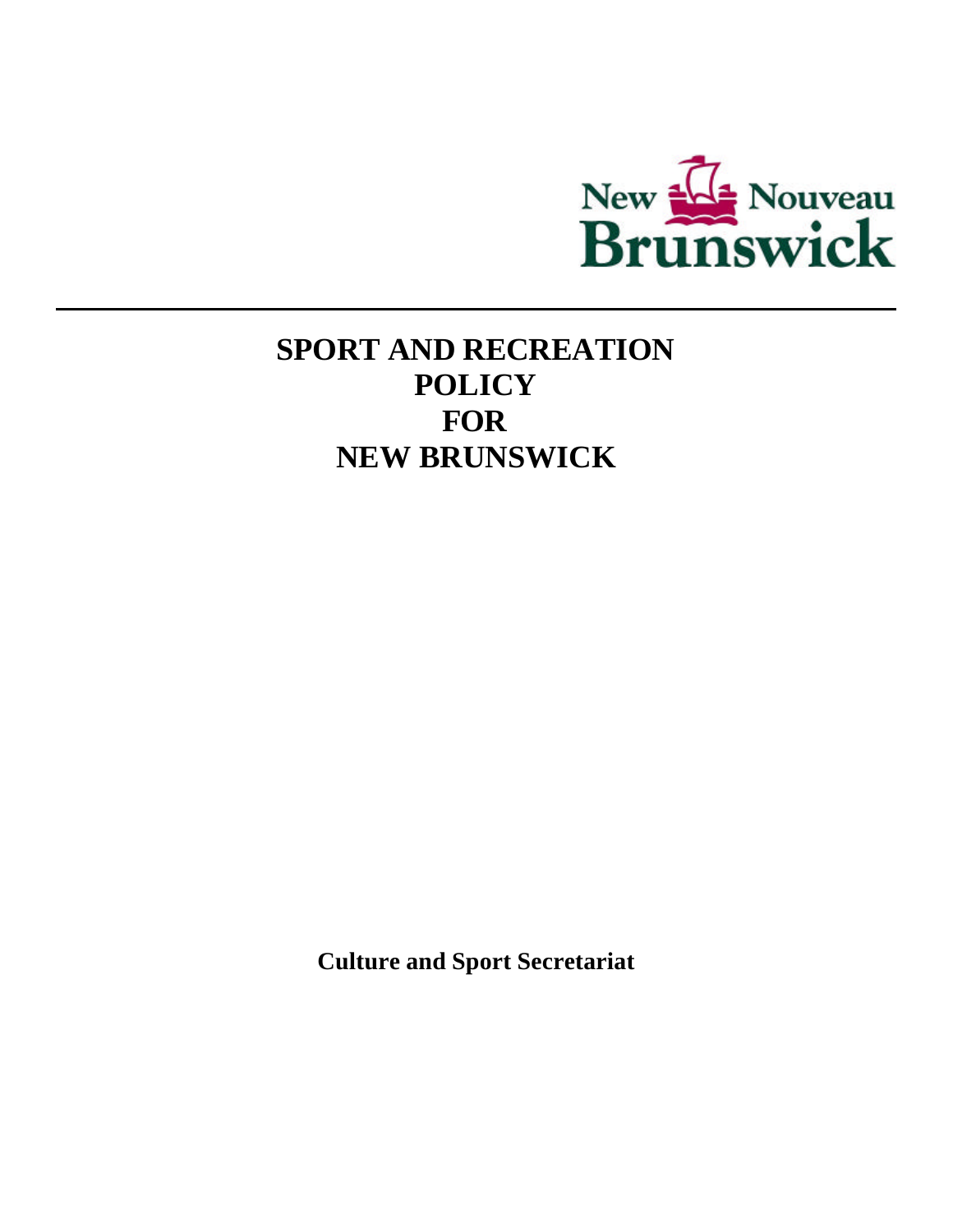# **SPORT AND RECREATION POLICY FOR NEW BRUNSWICK**

**Fundamental to this policy statement is the belief that sport and recreation provide critical foundations for the quality of life and well-being that makes New Brunswick unique. Sport and recreation are recognized as being essential to the health and well-being of individual citizens and New Brunswick communities. Sport and recreation activities have far reaching personal, social, economic and environmental benefits.** 

This policy provides a foundation, a series of principles, upon which New Brunswick's amateur sport and recreation system is based. It should be a guide for the many partners who, separately and together, provide sport and recreation opportunities forth citizens of New Brunswick. All partners in the sport and recreation delivery system are encouraged to adopt and follow it.

Recreation is defined, and is generally recognized as being, "all those things that a person or group chooses to do in order to make their leisure time more interesting, more enjoyable, and more personally satisfying". (Definition approved by Provincial/Territorial Ministers of Sport and Recreation).

Sport is a particular form of recreation. It is characterized as a physical activity involving large muscle groups, requiring mental preparation and strategic methods and whose outcome is determined by skill not chance. It occurs in an amateur, organized, structured and competitive environment in which a winner is declared.

Both sport and recreation activities normally take place in one's leisure time, sometimes in an organized environment and sometimes not; sometimes alone and sometimes with others, sometimes in a special facility and sometimes not. Activities are many and varied - from youth sports to high level sport events to recreational walking to playground activities to arts and crafts and many more.

Ensuring and providing opportunities for sport and recreation activity lies with many partners: governments, schools and universities, volunteer organizations, the private sector and individuals themselves. The delivery system is a complex network of these partners, each with important roles to play. The following principles and roles are intended to guide all partners in that delivery system.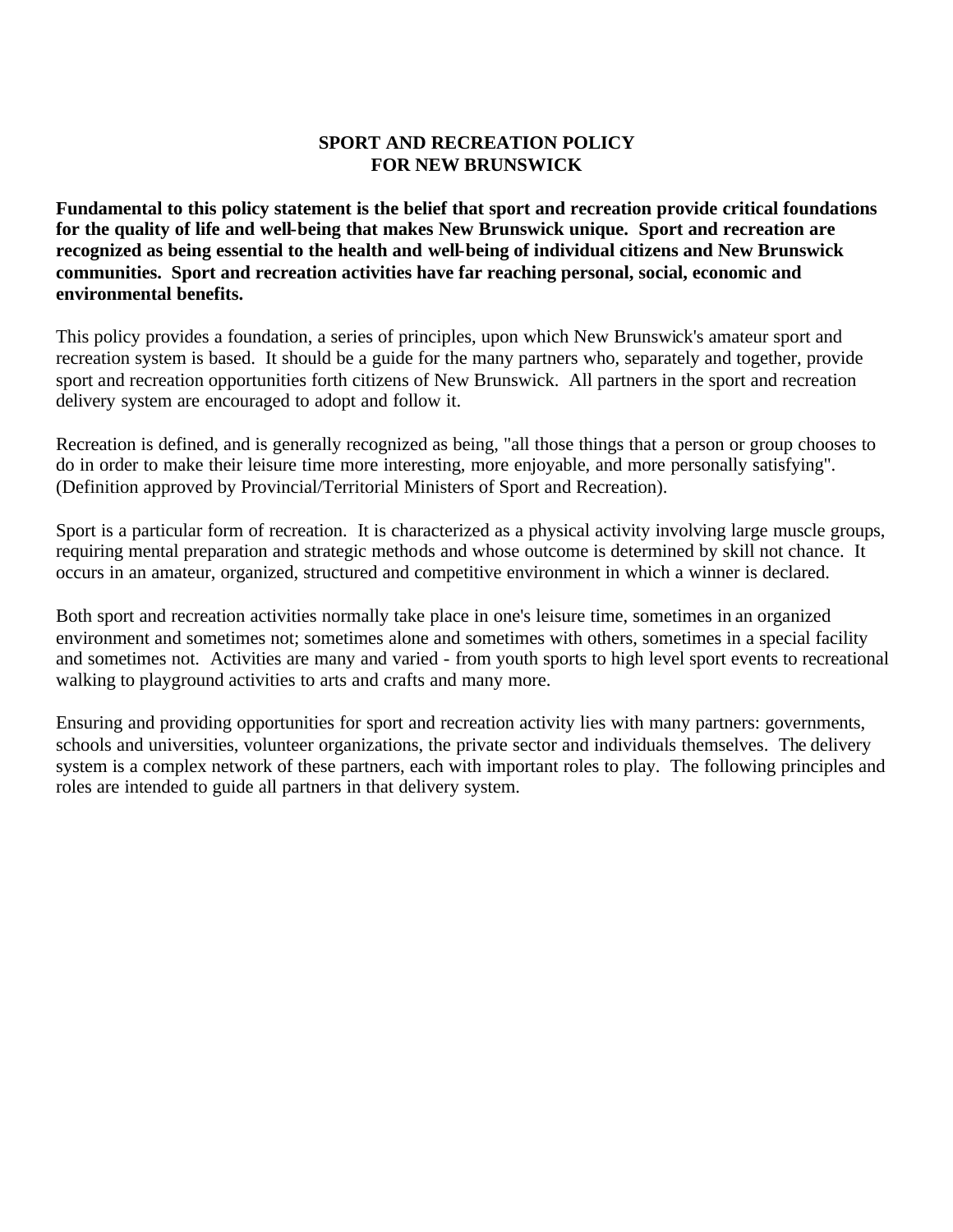## **STATEMENT OF PRINCIPLES**

# **Fundamental Principles**

Statement 1: Sport and recreation are essential public services which respond to our citizens' rights to physical activity, play and other leisure activities.

Statement 2: Sport and recreation are valued for their contribution to our individual and community quality of life, to personal and family health and well being, and to our culture and heritage.

Statement 3: All citizens, should have equitable, barrier free access to a broad range of quality sport and recreation activities.

Statement 4: Sport arid recreation services in New Brunswick will be delivered in an equitable manner which respects the spirit of provincial legislation concerning the two official languages.

Statement 5: The practice of sport and recreation must be based on principles which are of a high standard and reflect the values and ethics of the citizens of New Brunswick.

Statement 6: Volunteers should be valued, recognized and supported for their commitment to serve our citizens through sport and recreation programs.

Statement 7: Leadership in the sport and recreation system is shared, cooperative in spirit, responds to an ever changing sport and recreation environment and based on mutual "trust and respect".

Statement 8: The partners, individually and together, should provide sport and recreation activities which are safe, healthy and at a level consistent with the ability, desire and commitment of the participants.

Statement 9: The pursuit of excellence in all its forms should be recognized and supported at all levels.

# **Operational Principles**

Statement 10: There should be a reasonable balance in the financing of sport and recreation by all tax-payers (through the three levels of government, volunteer organizations, participating individuals and families, private sector and institutions, such that all citizens have equitable opportunities to participate regardless of one's ability to pay.

Statement 11: Quality programs in health, recreation and daily physical activity in our schools are essential for the development of knowledge, attitudes and skills, which foster life long participation in sport and recreation activities.

Statement 12: The sport and recreation system is recognized as a complex network of partners who work both independently and collectively to develop and deliver services which meet participant needs. Partners are those individuals or groups who have interests, in and responsibility for, program delivery within the system. They are: individuals, volunteer sport and recreation organizations, three levels of government, educational institutions, the private sector, service clubs, agencies and, in a unique way, the media.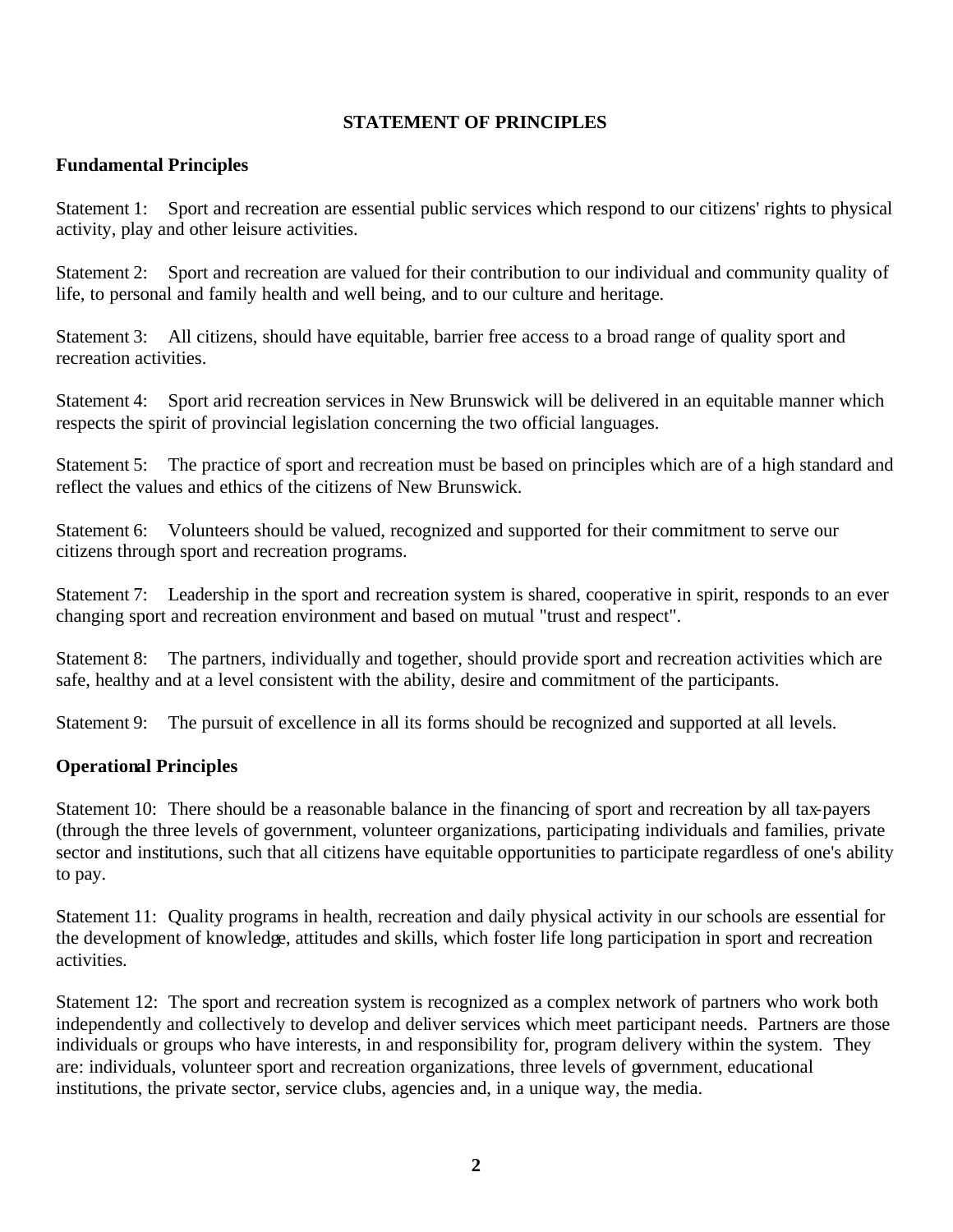Statement 13: Demographic, geographic and cu1tural differences and regional disparities should be recognized province wide. Partners within geographic regions should acknowledge the benefits of cooperating, jointly planning and financially supporting programs and facilities for sport and recreation services.

Statement 14: Sport and recreation policies including this one should be developed and subsequently updated on a regular basis by an agreed upon procedure involving the partners.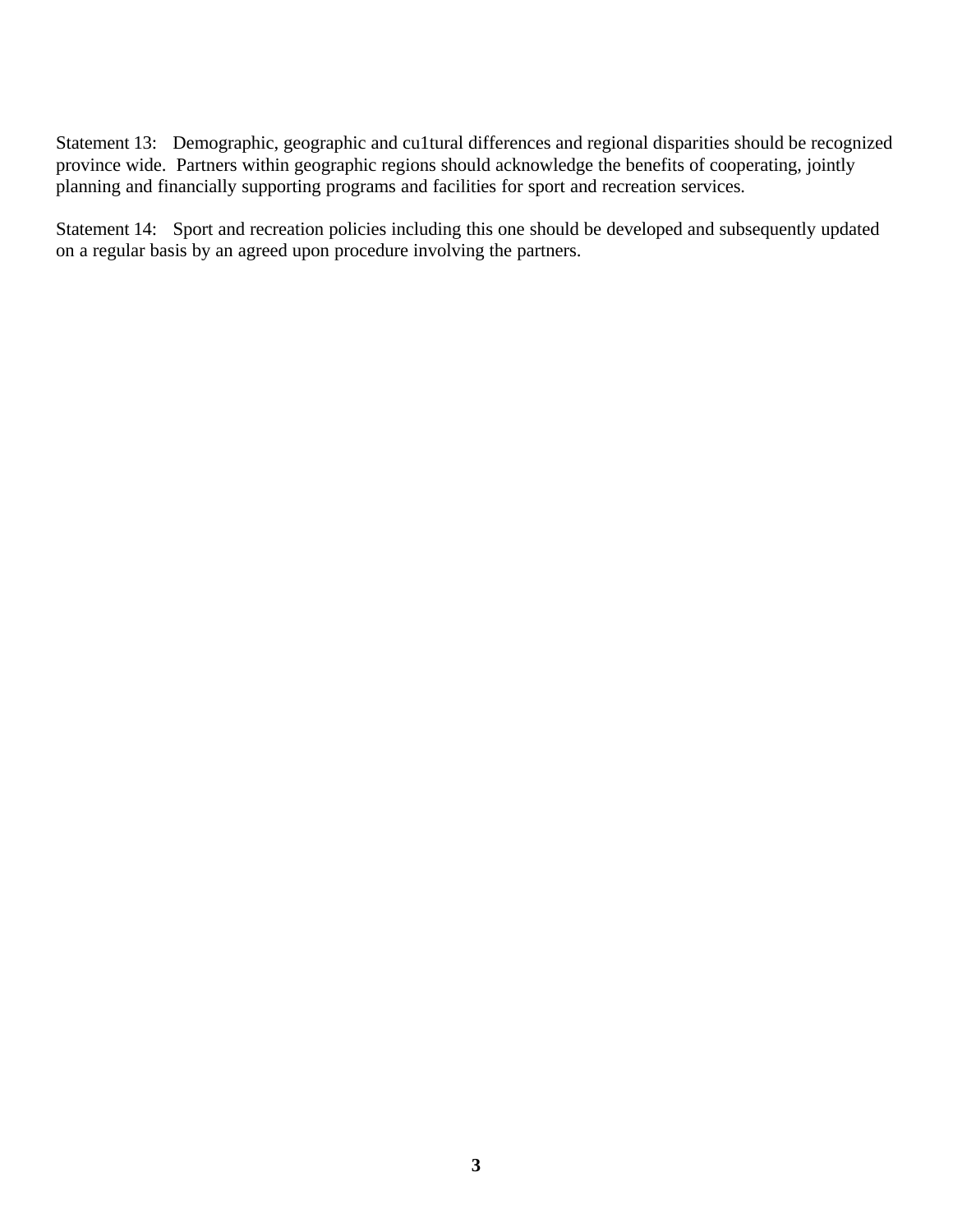## **APPENDIX - ROLES OF MAJOR PLAYERS**

## **Role of Provincial Government**

The Culture and Sport Secretariat plays the lead role on behalf of the Provincial government regarding sport and recreation. Its main roles are:

- 1. visionary leadership working with the field to develop vision, related policy and support programs; coordinating and managing the 'big picture'.
- 2. financial support for organizational development, volunteer leadership training, participation encouragement, pursuit of excellence also providing limited financial assistance to municipalities for the construction/improvement of facilities.
- 3. consultation and facilitation serving as a catalyst and coach as partners are challenged to meet expanding needs in an ever-changing environment
- 4. leadership development encouraging, training and supporting the volunteers and professionals who plays key role in the delivery of safe, healthy sport and recreation programs which are consistent with the needs and abilities of all participants.
- 5. research and program development investing in innovation and demonstrating new and improved approaches to programs, facilities, service delivery and management.
- 6. information provision combining modern information technology with the data and expertise from the field to inform decision makers, service providers and consumers - monitoring, measuring and sharing the latest information, insights and experiences.
- 7. promotion and marketing advocating for the benefits of participation in recreation and sport, and promoting "active living".
- 8. strategic alliances building strong, functional links with related fields (e.g. health, social service, justice, education and tourism), encouraging and demonstrating partnerships that combine limited resources to enhance service to both participant and public.
- 9. cooperation with other partners working with other partners to avoid gaps and duplication and helping develop a coordinated, efficient and effective sport and recreation delivery system.
- 10. barrier breaking aggressively identifying and helping to remove obstacles that hinder equitable participation.
- 11. managing special projects and programs best delivered on a regional or provincial scale (e.g. Games, National Coaching Certification Program, Active Living).
- 12. representing New Brunswick providing a common voice in national and international discussions regarding sport and recreation.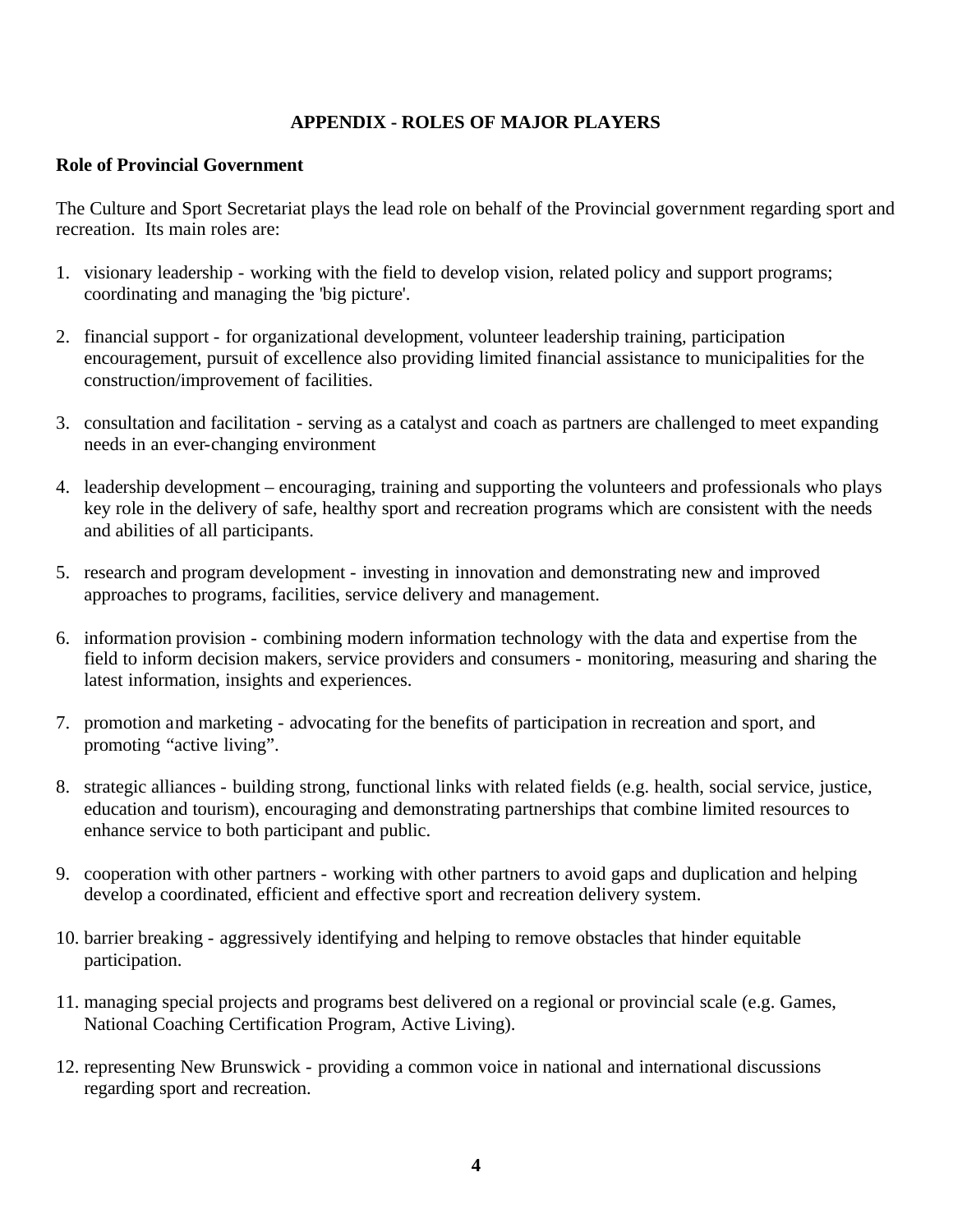# **Role of Municipalities**

Municipal governments are the governments closest to the people. They have the ability to respond more flexibly, more quickly and more effectively in meeting the sport and recreation needs of their citizens and communities. For this reason, municipalities are recognized as the level of government which is primarily responsible for the direct provision of sport and recreation programs and services. The basic role of a municipality is to ensure a broad range of sport and recreation opportunities is available for all citizens. These opportunities will be consistent with community needs and interests, and the availability of resources. The primary roles of municipalities include:

- 1. establishing a recreation authority to serve as the focus for the provision of community sport and recreation opportunities, with clearly defined purposes, budgets, programs and services and establishing the broad mission and policies within which all programs/organizations operate.
- 2. information and resources being continually aware of all relevant community resources and recreation opportunities, and making this information available to the public.
- 3. program and service incentives providing incentives and services in support of programs which develop in response to identified needs (incentives such as leadership training, program information, facilities, etc.).
- 4. program evaluation and assessing needs undertaking regular assessments of community needs and interests in order to ensure programs and services are up to date, and regularly evaluating programs against predetermined goals/objectives.
- 5. responding to needs making every effort to respond to the sport and recreation needs of the community by supporting the work of volunteer community organizations or the private sector, or in the direct provision of programs.
- 6. coordinated use of resources coordinating the development and best use of resources, both within in the community and with nearby communities, through the establishment of cooperative mechanisms in areas such as planning, information exchange, facility development, communication and promotion, leadership development, and fund raising.
- 7. values, excellence and heritage ensuring that sport and recreation programs and services operating in the community reflect the values of society, support and recognize the achievement of excellence, and preserve our sport and recreation heritage.
- 8. safe, healthy activities providing standards and specific direction to program providers so programs are offered in a safe, secure, healthy and ecologically sensitive environment.
- 9. cooperation with other partners working with other partners to avoid gaps and overlaps and to help develop a coordinated, efficient and effective sport and recreation system for all citizens.
- 10. facilities either within the community or in cooperation with nearby communities, making available sport and recreation facilities for a variety of activities.